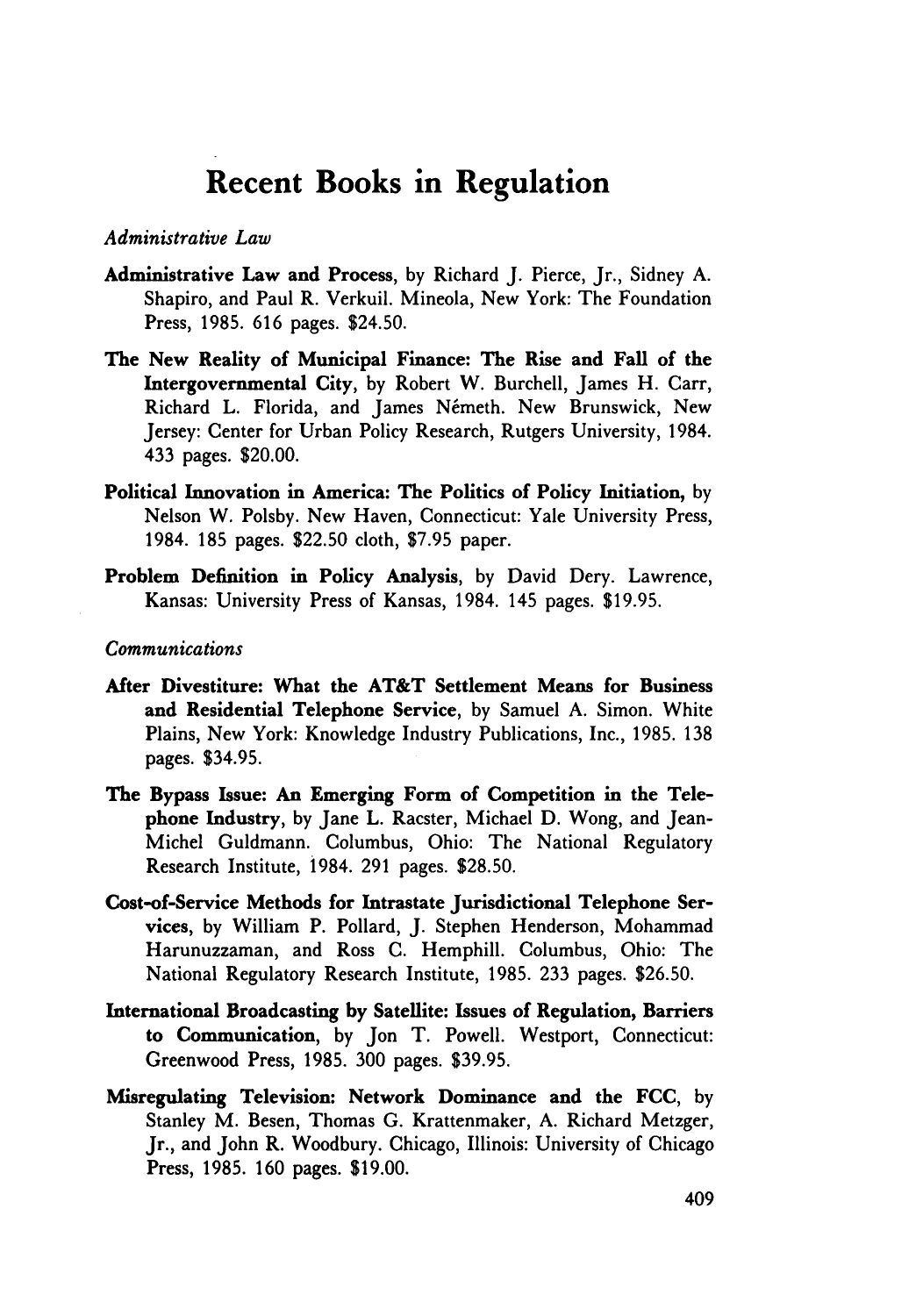- Protecting Privacy in Two-Way Electronic Services, by David H. Flaherty. White Plains, New York: Knowledge Industry Publications, Inc., 1985. 173 pages. \$34.95.
- Regulating Imperfectly Competitive Telecommunications Markets, edited by Jane L. Racster. Columbus, Ohio: The National Regulatory Research Institute, 1985. **150** pages. \$19.50.
- Telecommunications in Crisis: The First Amendment, Technology, and Deregulation, by Edwin Diamond, Norman Sandier, and Milton Mueller. Washington, **D.C.:** Cato Institute, **1986. 113** pages. \$6.00.
- Television's Guardians: The **FCC** and the Politics of Programming, 1958-1967, by James L. Baughman. Knoxville, Tennessee: The University of Tennessee Press, 1985. 311 pages. \$27.50.

## *Economic Policy*

- Horizontal Equity, Uncertainty, and Economic Well-Being, edited by Martin David and Timothy Smeeding. Chicago, Illinois: University of Chicago Press, 1985. 523 pages. \$55.00.
- Incentive-Based Incomes Policies: Advances in TIP and MAP, edited by David C. Colander. Cambridge, Massachusetts: Ballinger Publishing Company, 1986. 263 pages. \$34.95.
- New Developments in the Analysis of Market Structure, edited by Joseph E. Stiglitz and G. Frank Mathewson. Cambridge, Massachusetts: The MIT Press, 1986. 559 pages. \$13.50 paper.
- The Role and Limits of Government: Essays in Political Economy, **by** Samuel Brittan. Minneapolis, Minnesota: University of Minnesota Press, 1984. 280 pages. \$37.50 cloth, \$14.95 paper.
- Superfairness: Applications and Theory, by William J. Baumol. Cambridge, Massachusetts: The MIT Press, 1986. 288 pages. \$20.00.

# *Energy and Environmental Protection*

- Creating Abundance: America's Least-Cost Energy Strategy, by Roger W. Sant, Dennis W. Bakke, and Roger F. Naill. New York, New York: MacGraw-Hill Book Company, 1984. 176 pages. \$14.95.
- Environmental Policy Law, by Thomas J. Schoenbaum. Mineola, New York: The Foundation Press, 1985. 1011 pages. \$31.00.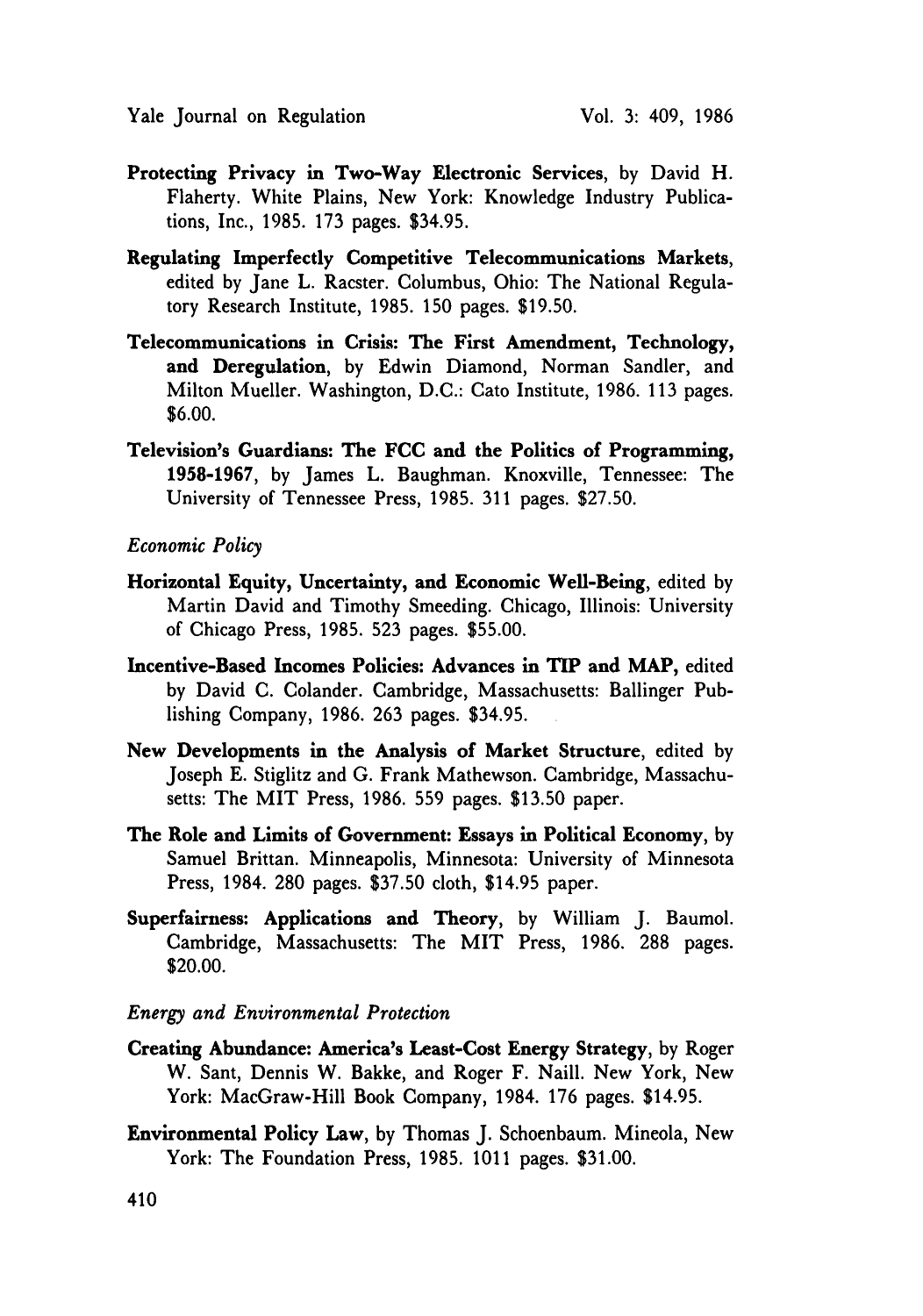- Hazardous Waste Siting, **by** Michael R. Greenberg and Richard Anderson. New Brunswick, New Jersey: Transaction Books, Rutgers University, 1984. **276** pages. **\$19.95.**
- Land Use Regulations: **A** Handbook for the Eighties, edited **by** Michael R. Leslie, William B. Dawson, and Karen Zacharia. Stanford, California: Stanford Environmental Law Society, Stanford Law School, 1984. **171** pages. **\$10.00.**
- The Next Nuclear Gamble: Transportation and Storage of Nuclear Waste, **by** Marvin Resnikoff. New Brunswick, New Jersey: Transaction Books, Rutgers University, **1985. 378** pages. **\$29.95.**

## *Finance and Securities*

- Futures Markets: Regulatory Issues, edited **by** Anne **E.** Peck. Washington, **D.C.:** American Enterprise Institute, **1985. 376** pages. \$24.95.
- Futures Markets: Their Economic Role, edited **by** Anne **E.** Peck. Washington, **D.C.:** American Enterprise Institute, **1985. 325** pages. **\$21.95.**
- Investment Banking and Diligence: What Price Deregulation?, **by** Joseph Auerbach and Samuel Hayes, III. Boston, Massachusetts: Harvard Business School Press, **1986. 266** pages. \$24.95.
- Perspectives on Safe and Sound Banking: Past, Present and Future, **by** George **J.** Benston, Robert **A.** Eisenbeis, Paul M. Horvitz, Edward **J.** Kane, and George **G.** Kaufman. Cambridge, Massachusetts: The MIT Press, **1986. 352** pages. **\$19.95.**
- Securities Regulation, 5th ed., **by** Richard W. Jennings and Harold Marsh, Jr. Mineola, New York: The Foundation Press, **1982.** 1432 pages. **\$30.00.**

# *Health, Safety, and Consumer Protection*

- Freedom From Harm: The Civilizing Influence of Health, Safety, and Environmental Regulation, **by** David Bollier and Joan Claybrook. Washington, **D.C.:** Public Citizen and Democracy Project, **1986. 302** pages. **\$10.00.**
- **OSHA:** History, Law, and Policy, **by** Benjamin W. Mintz. Edison, New Jersey: Bureau of National Affairs Books, 1984. **770** pages. **\$65.00** cloth, **\$35.00** paper.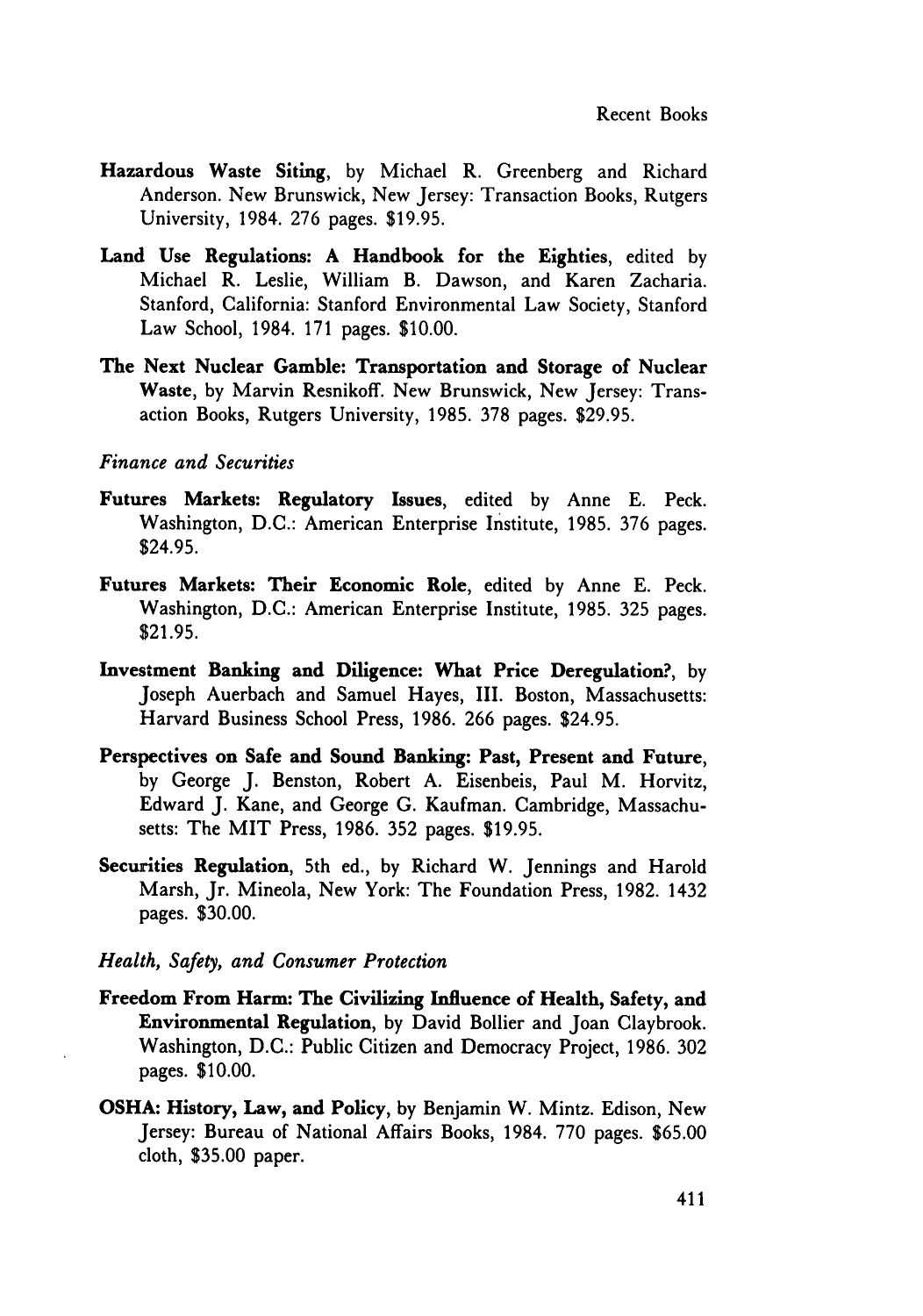- The Regulation of Medical Care: Is the Price Too High?, by John C. Goodman. Washington, **D.C.:** Cato Institute, **1986. 135** pages. **\$5.00.**
- Safety Regulation and Compliance, edited **by** Freddy Homburger and Judith K. Marquis. New Brunswick, New Jersey: Transaction Books, Rutgers University, **1985. 129** pages. \$49.00.
- Workers' Compensation Benefits: Adequacy, Equity, and Efficiency, edited **by** John **D.** Worrall and David Appel. Ithaca, New York: Industrial and Labor Relations Press, Cornell University, **1985. 198** pages. **\$26.00.**

#### *Industrial Policy and Antitrust*

- **Antitrust and Trade Regulation: Cases and Materials, 2d ed., by** Thomas W. Dunfee and Frank F. Gibson. New York, New York: John Wiley **&** Sons, **1985.** 461 pages. **\$19.95.**
- Antitrust Penalty Reform: An Economic Analysis, **by** William Breit and Kenneth **G.** Elzinga. Washington, **D.C.:** American Enterprise Institute for Public Policy Research, **1986. 83** pages. **\$5.95.**
- Automation Technology and Industrial Renewal: Adjustment Dynamics in the **U.S.** Metalworking Sector, **by** Donald **A.** Hicks. Washington, **D.C.:** American Institute for Public Policy Research, **1986. 160** pages. **\$16.95** cloth, **\$8.95** paper.
- Competing Visions: The Political Conflict **Over America's Future, by** Richard B. McKenzie. Washington, **D.C.:** Cato Institute, **1985. 216** pages. \$20.00 cloth, **\$8.95** paper.
- The Politics of Industrial Policy, edited **by** Claude **E.** Barfield and William **A.** Schambra. Washington, **D.C.:** American Enterprise Institute for Public Policy Research, **1986.** 344 pages. **\$20.95** cloth, **\$9.95** paper.

## *International Law and Business*

- Adjustment Crisis in the Third World, edited **by** Richard **E.** Feinberg and Valeriana Kallab. New Brunswick, New Jersey: Transaction Books, Rutgers University, 1984. 144 pages. **\$12.95.**
- **Hard Bargaining Ahead: U.S. Trade Policy and Developing Coun**tries, edited **by** Ernest H. Preeg. New Brunswick, New Jersey: Transaction Books, Rutgers University, **1985. 192** pages. **\$19.95** cloth, **\$12.95** paper.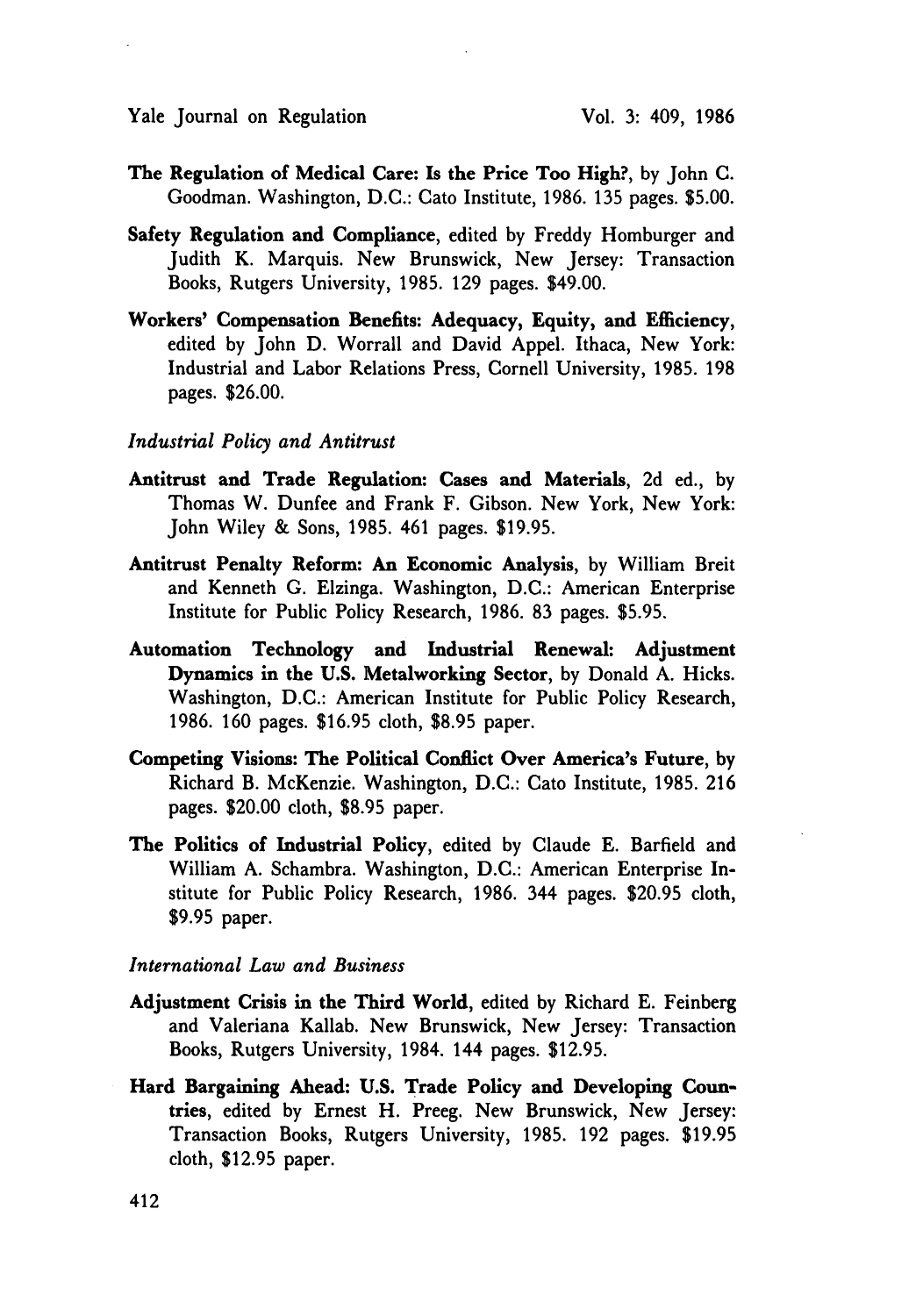- International Law of Takeovers and Mergers: Asia, Australia, and Oceania, **by** H. Leigh Ffrench. Westport, Connecticut: Greenwood Press, **1986.** 457 pages. **\$65.00.**
- Strategic Trade Policy and the New International Economics, edited **by** Paul Krugman. Cambridge, Massachusetts: The MIT Press, 1986. 296 pages. \$27.50 cloth, \$12.50 paper.
- Trends and Issues in Foreign Direct Investment and Related Flows. New York, New York: United Nations Centre on Transnational Corporations, 1985. 96 pages. \$11.00.
- Uncertain Future: Commercial **Banks** and the Third World, edited by Richard **E.** Feinberg and Valeriana Kallab. New Brunswick, New Jersey: Transaction Books, Rutgers University, 1984. **128** pages. \$12.95.

## *Public Utilities*

- Natural Gas Rate Design and Transportation Policy Under Deregulation and Market Uncertainty, **by J.** Stephen Henderson, Jean-Michel Guldman, Ross **C.** Hemphill, and Kyubang Lee. Columbus, Ohio: The National Regulatory Research Institute, **1985.** 200 pages. \$24.00.
- Regulating Electric Utilities with Subsidiaries, **by** Robert **E.** Burns, Peter **A.** Nagler, Kaye Pfister, and **J.** Stephen Henderson. Columbus, Ohio: The National Regulatory Research Institute, 1985. **300** pages. **\$28.50.**
- The Theory of Public Utility Pricing, **by** Stephen Brown and David Sibley. New York, New York: Cambridge University Press, 1985. 216 pages. \$32.50 cloth, **\$9.95** paper.

## *Transportation*

- Analytical Studies in Transport Economics, edited **by** Andrew R. Daughety. New York, New York: Cambridge University Press, 1985. 329 pages. \$39.50.
- The Economic Effects of Airline Deregulation, by Steven Morrison and Clifford Winston. Washington, D.C.: The Brookings Institution, 1986. 84 pages. \$7.95
- Law and Economic Regulation in Transportation, by Paul Stephen Dempsey and William E. Thoms. Westport, Connecticut: Quorum Books, 1986. 349 pages. \$55.00.